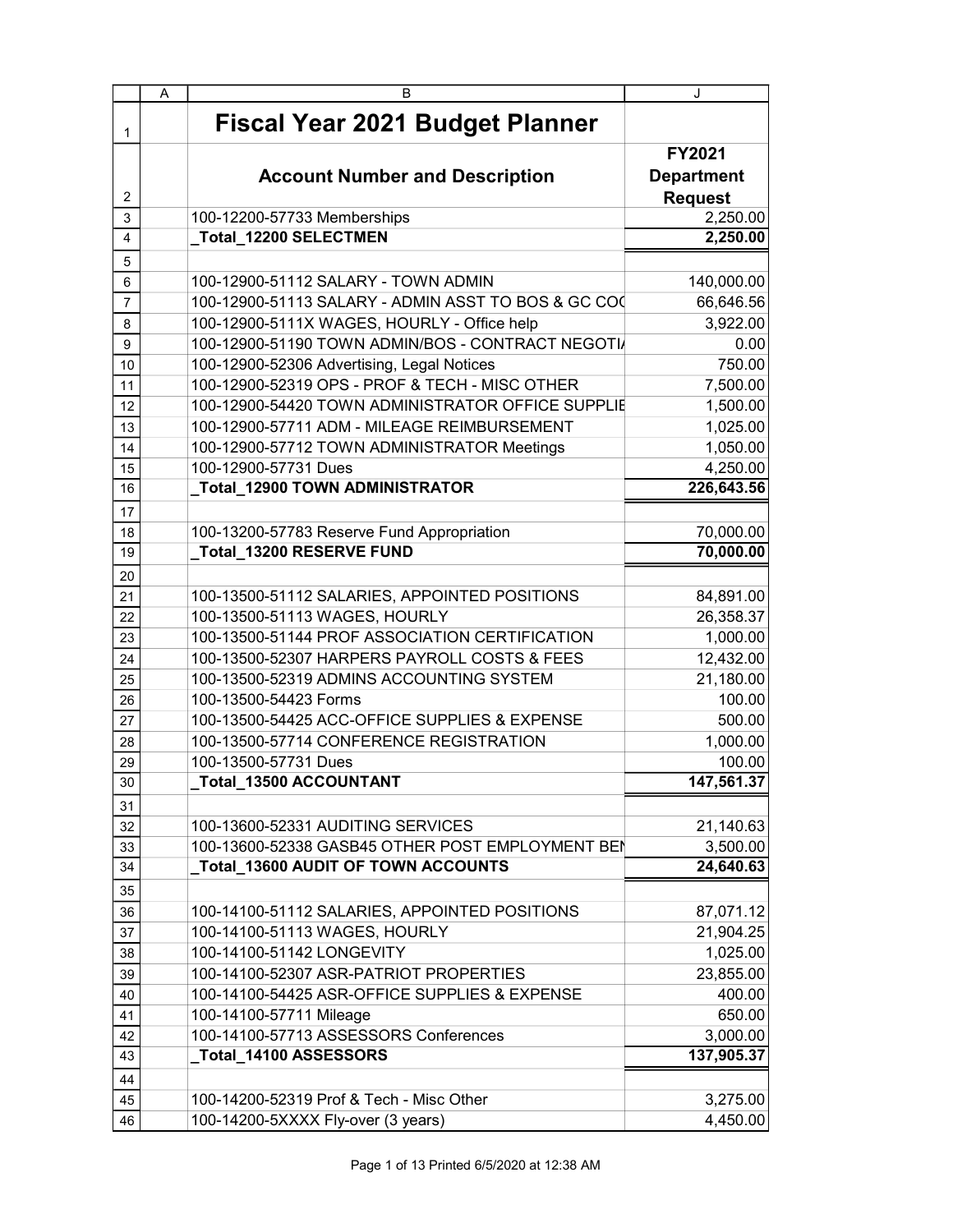|    | A | в                                                   | J                 |
|----|---|-----------------------------------------------------|-------------------|
| 1  |   | <b>Fiscal Year 2021 Budget Planner</b>              |                   |
|    |   |                                                     | FY2021            |
|    |   | <b>Account Number and Description</b>               | <b>Department</b> |
| 2  |   |                                                     | <b>Request</b>    |
| 47 |   | Total_14200 GIS                                     | 7,725.00          |
| 48 |   |                                                     |                   |
| 49 |   | 100-14500-51112 TRE-SALARIES, APPOINTED POSITIONS   | 86,321.20         |
| 50 |   | 100-14500-51113 WAGES, HOURLY                       | 68,729.40         |
| 51 |   | 100-14500-51142 LONGEVITY                           | 1,320.00          |
| 52 |   | 100-14500-52306 Advertising, Legal Notices          | 500.00            |
| 53 |   | 100-14500-52308 Data Processing                     | 6,000.00          |
| 54 |   | 100-14500-52328 Banking Services                    | 9,800.00          |
| 55 |   | 100-14500-54425 TRE-OFFICE SUPPLIES & EXPENSE       | 2,500.00          |
| 56 |   | 100-14500-57713 Conferences                         | 800.00            |
| 57 |   | 100-14500-57714 Conference Registration             | 200.00            |
| 58 |   | 100-14500-57731 Dues                                | 235.00            |
| 59 |   | 100-14500-57749 Premium Bond                        | 1,100.00          |
| 60 |   | _Total_14500 TREASURER/COLLECTOR                    | 177,505.60        |
| 61 |   |                                                     |                   |
| 62 |   | 100-15100-52301 Town Counsel Fees                   | 59,450.00         |
| 63 |   | 100-15100-52307 Consulting Services                 | 46,125.00         |
| 64 |   | _Total_15100 LAW DEPARTMENT                         | 105,575.00        |
| 65 |   |                                                     |                   |
| 66 |   | 100-15200-52303 Medical/Random Drug Testing         | 2,500.00          |
| 67 |   | 100-15200-52306 Advertising, Legal Notices          | 500.00            |
| 68 |   | 100-15200-52XXX Prof. Development funds             | 1,300.00          |
| 69 |   | 100-15200-54423 Forms                               | 150.00            |
| 70 |   | 100-15200-57731 Dues                                | 250.00            |
| 71 |   | Total_15200 PERSONNEL & HUMAN RESOURCES             | 4,700.00          |
| 72 |   |                                                     |                   |
| 73 |   | 100-15500-51112 SALARIES, APPOINTED POSITIONS       | 87,272.40         |
| 74 |   | 100-15500-51113 INF-WAGES (WEBMASTER STIPEND)       | 2,700.00          |
| 75 |   | 100-15500-51142 INF-LONGEVITY                       | 1,025.00          |
| 76 |   | 100-15500-52252 REPAIR & MAINT - COMPUTER EQUIP     | 29,000.00         |
| 77 |   | 100-15500-52273 LEASE - COMM EQUIP - INTERNET SERVI | 6,000.00          |
| 78 |   | 100-15500-52307 Consulting Services                 | 600.00            |
| 79 |   | 100-15500-52356 LICENSE RENEWALS                    | 15,702.00         |
| 80 |   | 100-15500-57711 INFORMATION SYSTEMS Mileage         | 400.00            |
| 81 |   | Total_15500 INFORMATION SYSTEMS TECHNOLOGY          | 142,699.40        |
| 82 |   |                                                     |                   |
| 83 |   | 100-15700-52245 R&M-Communications Equipment        | 1,000.00          |
| 84 |   | 100-15700-52341 Telephone                           | 18,000.00         |
| 85 |   | Total_15700 CENTRAL TELEPHONE                       | 19,000.00         |
| 86 |   |                                                     |                   |
| 87 |   | 100-15800-52304 Legal, Tax Title                    | 600.00            |
| 88 |   | 100-15800-56691 Land Court Costs                    | 2,500.00          |
| 89 |   | 100-15800-56692 Registry of Deeds                   | 1,500.00          |
| 90 |   | Total_15800 TAX TITLE FORECLOSURE                   | 4,600.00          |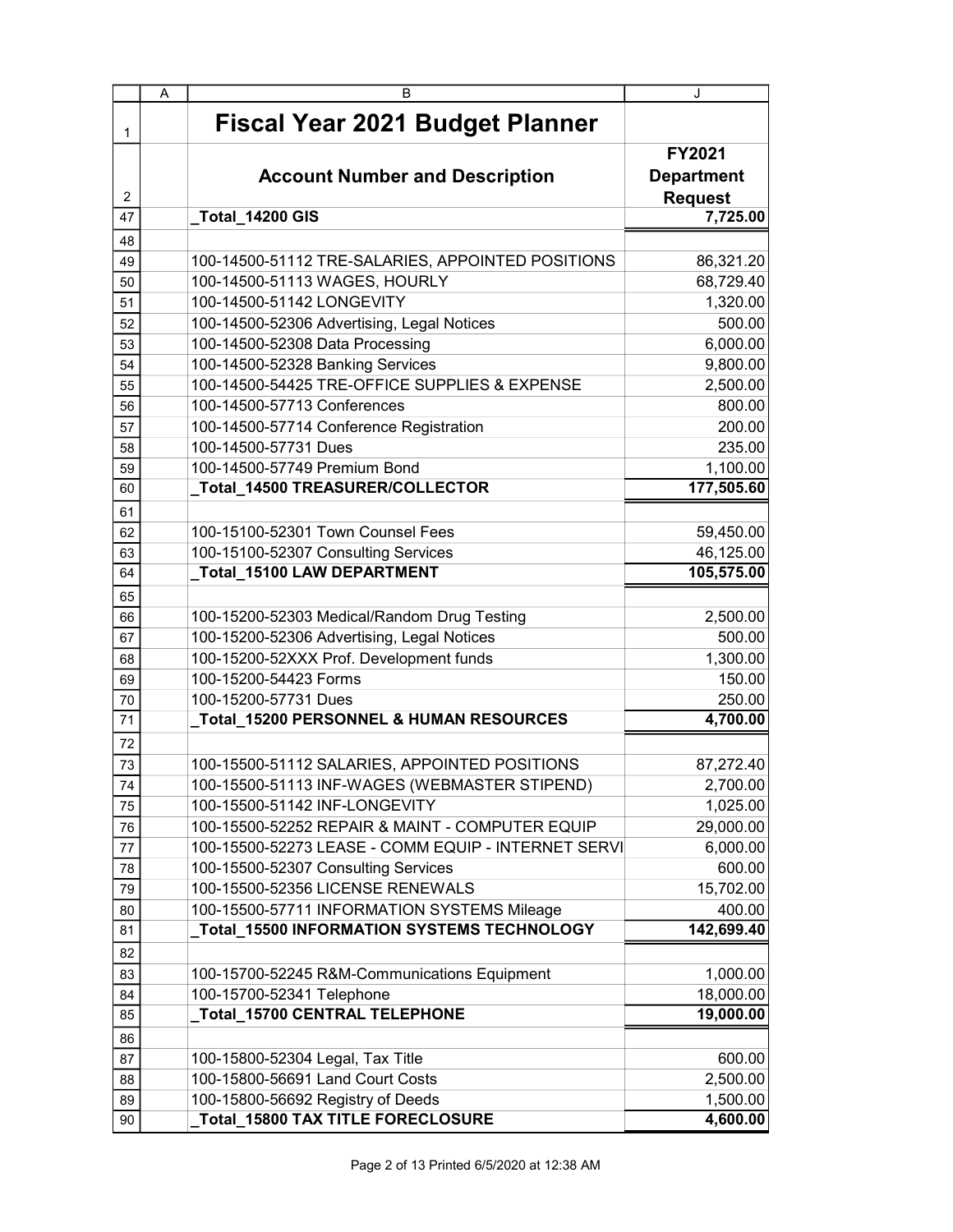|                | A | в                                                  | J                   |
|----------------|---|----------------------------------------------------|---------------------|
| 1              |   | <b>Fiscal Year 2021 Budget Planner</b>             |                     |
|                |   |                                                    | FY2021              |
|                |   | <b>Account Number and Description</b>              | <b>Department</b>   |
| $\overline{2}$ |   |                                                    | <b>Request</b>      |
| 91             |   |                                                    |                     |
| 92             |   | 100-15900-52342 Postage                            | 25,000.00           |
| 93             |   | 100-15900-52343 Postage Meter Rental               | 7,300.00            |
| 94             |   | 100-15900-52346 Permit Renewal                     | 450.00              |
| 95             |   | 100-15900-54425 POS-OFFICE SUPPLIES & EXPENSE      | 600.00              |
| 96             |   | _Total_15900 POSTAGE METER                         | 33,350.00           |
| 97             |   |                                                    |                     |
| 98             |   | 100-16100-51112 CLK-SALARIES, APPOINTED POSITIONS  | 58,774.96           |
| 99             |   | 100-16100-51113 WAGES, HOURLY                      | 13,962.46           |
| 100            |   | 100-16100-52249 Book Binding                       | 500.00              |
| 101            |   | 100-16100-52306 Advertising, Legal Notices         | 500.00              |
| 102            |   | 100-16100-54425 CLK-OFFICE SUPPLIES & EXPENSE      | 700.00              |
| 103            |   | 100-16100-54427 Dog Licenses                       | 450.00              |
| 104            |   | 100-16100-57711 Mileage                            | 400.00              |
| 105            |   | 100-16100-57713 Conferences                        | 600.00              |
| 106            |   | 100-16100-57731 Dues                               | 350.00              |
| 107            |   | 100-16100-57749 Premium Bond                       | 200.00              |
| 108            |   | _Total_16100 TOWN CLERK                            | 76,437.42           |
| 109            |   |                                                    |                     |
| 110            |   | 100-16200-51195 FEES - ELECTION WORKERS            | 9,800.00            |
| 111            |   | 100-16200-52244 R&M-Office Equipment               | 1,250.00            |
| 112            |   | 100-16200-52309 Public Safety-Police Details       | 4,200.00            |
| 113            |   | 100-16200-52319 Prof & Tech - Misc Other           | 5,700.00            |
| 114            |   | 100-16200-54491 Refreshments for election workers  | 900.00              |
| 115            |   | _Total_16200 ELECTIONS                             | 21,850.00           |
| 116            |   |                                                    |                     |
| 117            |   | 100-16300-51112 SALARIES, APPOINTED POSITIONS      | 2,290.00            |
| 118            |   | 100-16300-52313 Printing                           | 1,800.00            |
| 119            |   | 100-16300-52342 Postage                            | 2,300.00            |
| 120            |   | 100-16300-54425 REG-OFFICE SUPPLIES & EXPENSE      | 800.00              |
| 121            |   | _Total_16300 REGISTRATION                          | 7,190.00            |
| 122            |   |                                                    |                     |
| 123            |   | 100-17100-51113 WAGES, HOURLY                      | 51,693.66           |
| 124            |   | 100-17100-51142 LONGEVITY                          | 675.00              |
| 125            |   | 100-17100-***** GRANT WRITER STIPEND               | 5,220.00            |
| 126            |   | 100-17100-54515 CCM-TRAINING                       | 500.00              |
| 127            |   | Total_17100 CONSERVATION COMMISSION                | 58,088.66           |
| 128            |   |                                                    |                     |
| 129            |   | 100-17500-51112 SALARIES - APPOINTED POSITIONS     |                     |
|                |   | 100-17500-51113 WAGES, HOURLY                      |                     |
| 130            |   | 100-17500-52306 Advertising, Legal Notices         | 22,633.92<br>500.00 |
| 131            |   | 100-17500-52319 OPS - PROF & TECH MISC OTHER       |                     |
| 132            |   | 100-17500-54425 PLA-OFFICE SUPPLIES & EXPENSE      | 37,842.00           |
| 133            |   |                                                    | 500.00              |
| 134            |   | 100-17500-54599 PLANNING BOARD Miscellaneous Other |                     |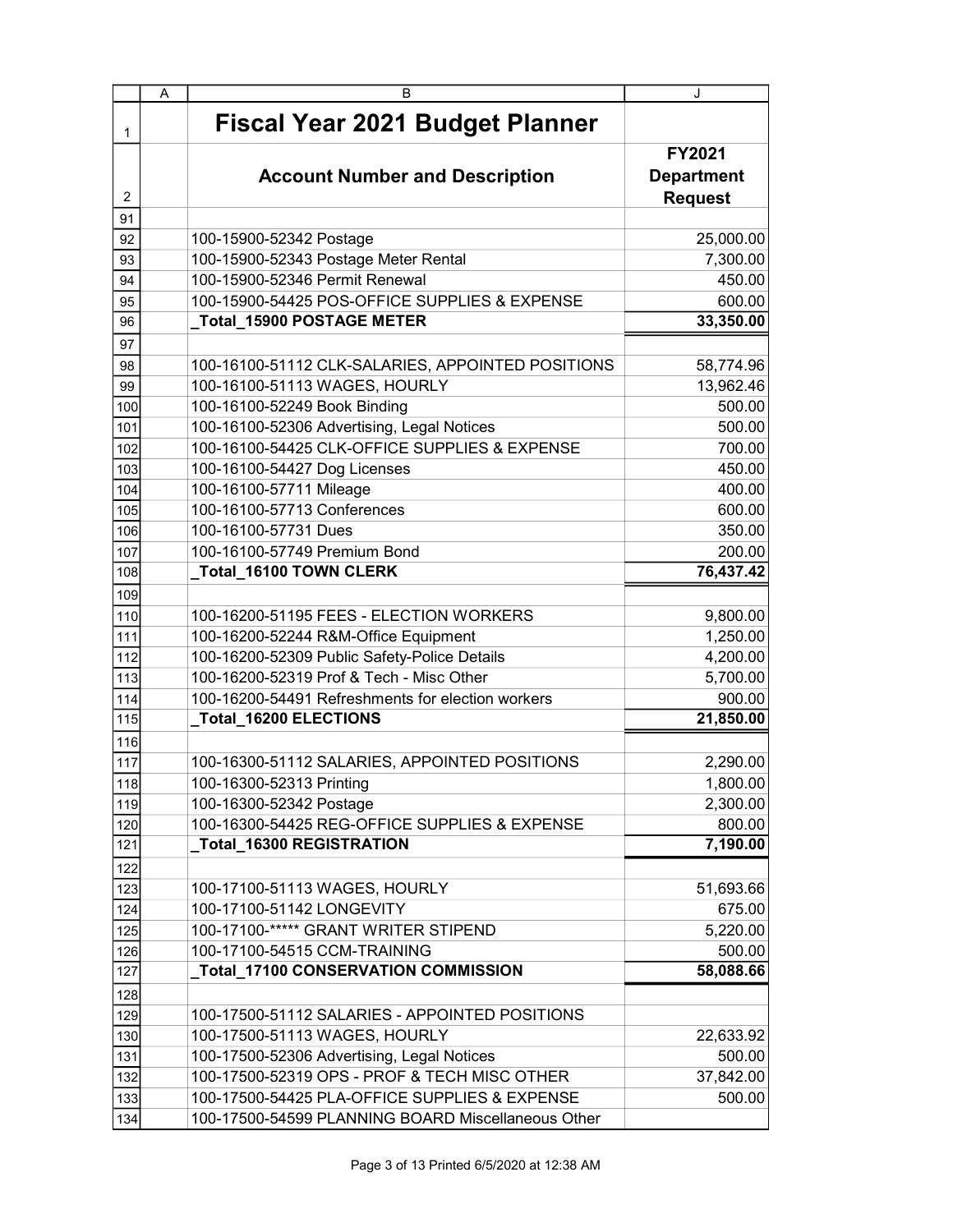|     | A | в                                                        | J                 |
|-----|---|----------------------------------------------------------|-------------------|
| 1   |   | <b>Fiscal Year 2021 Budget Planner</b>                   |                   |
|     |   |                                                          | FY2021            |
|     |   | <b>Account Number and Description</b>                    | <b>Department</b> |
| 2   |   |                                                          | <b>Request</b>    |
| 135 |   | 100-17500-56694 N.M.C.O.G. MEMBERSHIP DUES               | 4,725.00          |
| 136 |   | 100-17500-57713 PLANNING BOARD Conferences               | 600.00            |
| 137 |   | 100-17500-XXXXX Master Plan Implementation & Zoning Chan | 7,500.00          |
| 138 |   | Total_17500 PLANNING BOARD                               | 74,300.92         |
| 139 |   |                                                          |                   |
| 140 |   | 100-17600-51113 WAGES, HOURLY                            | 13,571.96         |
| 141 |   | 100-17600-54425 APP-OFFICE SUPPLIES & EXPENSE            | 250.00            |
| 142 |   | _Total_17600 BOARD OF APPEALS                            | 13,821.96         |
| 143 |   |                                                          |                   |
| 144 |   | 100-19200-51113 WAGES, HOURLY                            | 43087.968         |
| 145 |   | 100-19200-51115 WAGES, SUBSTITUTE FILL-IN                | O                 |
| 146 |   | 100-19200-51130 OVERTIME                                 | 0                 |
| 147 |   | 100-19200-51142 LONGEVITY                                |                   |
| 148 |   | 100-19200-52211 Electricity-Building                     | 10,000.00         |
| 149 |   | 100-19200-52215 NATURAL GAS - HEATING                    | 7,000.00          |
| 150 |   | 100-19200-52231 Town Water                               | 750.00            |
| 151 |   | 100-19200-52232 Town Sewer                               | 600.00            |
| 152 |   | 100-19200-add stormwater fees account code               | 2,460.00          |
| 153 |   | 100-19200-52241 R&M-Building & Grounds                   | 35,000.00         |
| 154 |   | 100-19200-52261 R&M-Heating/Air Cond Equipment           | 10,000.00         |
| 155 |   | 100-19200-52280 R&L-Office Equipment                     | 4,108.00          |
| 156 |   | 100-19200-52293 Solid Waste Disposal                     | 1,000.00          |
| 157 |   | 100-19200-52319 Prof & Tech - Misc Other                 | 300.00            |
| 158 |   | 100-19200-52392 TOWN HALL PETER FITZ SCHOOL OP           | 107,000.00        |
| 159 |   | 100-19200-54424 Photocopy                                | 3,300.00          |
| 160 |   | 100-19200-54449 Other Bldg Repair & Maint                | 10,851.50         |
| 161 |   | 100-19200-57711 Mileage                                  |                   |
| 162 |   | <b>Total_19200 TOWN FACILITIES</b>                       | 235,457.47        |
| 163 |   |                                                          |                   |
| 164 |   | 100-21100-51112 SALARIES, APPOINTED POSITIONS            | 152,513.00        |
| 165 |   | 100-21100-51113 WAGES, HOURLY                            | 1,189,155.00      |
| 166 |   | 100-21100-51130 OVERTIME                                 | 318,000.00        |
| 167 |   | 100-21100-51141 EDUCATIONAL INCENTIVE                    | 50,295.00         |
| 168 |   | 100-21100-51142 LONGEVITY                                | 15,600.00         |
| 169 |   | 100-21100-51192 UNIFORM ALLOWANCE                        | 21,800.00         |
| 170 |   | 100-21100-52211 Electricity-Building                     | 21,000.00         |
| 171 |   | 100-21100-52215 Natural Gas-Heating                      | 13,000.00         |
| 172 |   | 100-21100-52231 Town Water                               | 1,300.00          |
| 173 |   | 100-21100-52241 R&M-Building & Grounds                   | 35,000.00         |
| 174 |   | 100-21100-52242 R&M-Vehicles                             | 20,000.00         |
| 175 |   | 100-21100-52252 R&M-Data Processing Equipment            | 25,000.00         |
| 176 |   | 100-21100-52253 R&M-Other Police Equipment               | 1,500.00          |
| 177 |   | 100-21100-52273 R&L-Communications Equipment             | 10,000.00         |
| 178 |   | 100-21100-52293 Solid Waste Disposal                     | 2,500.00          |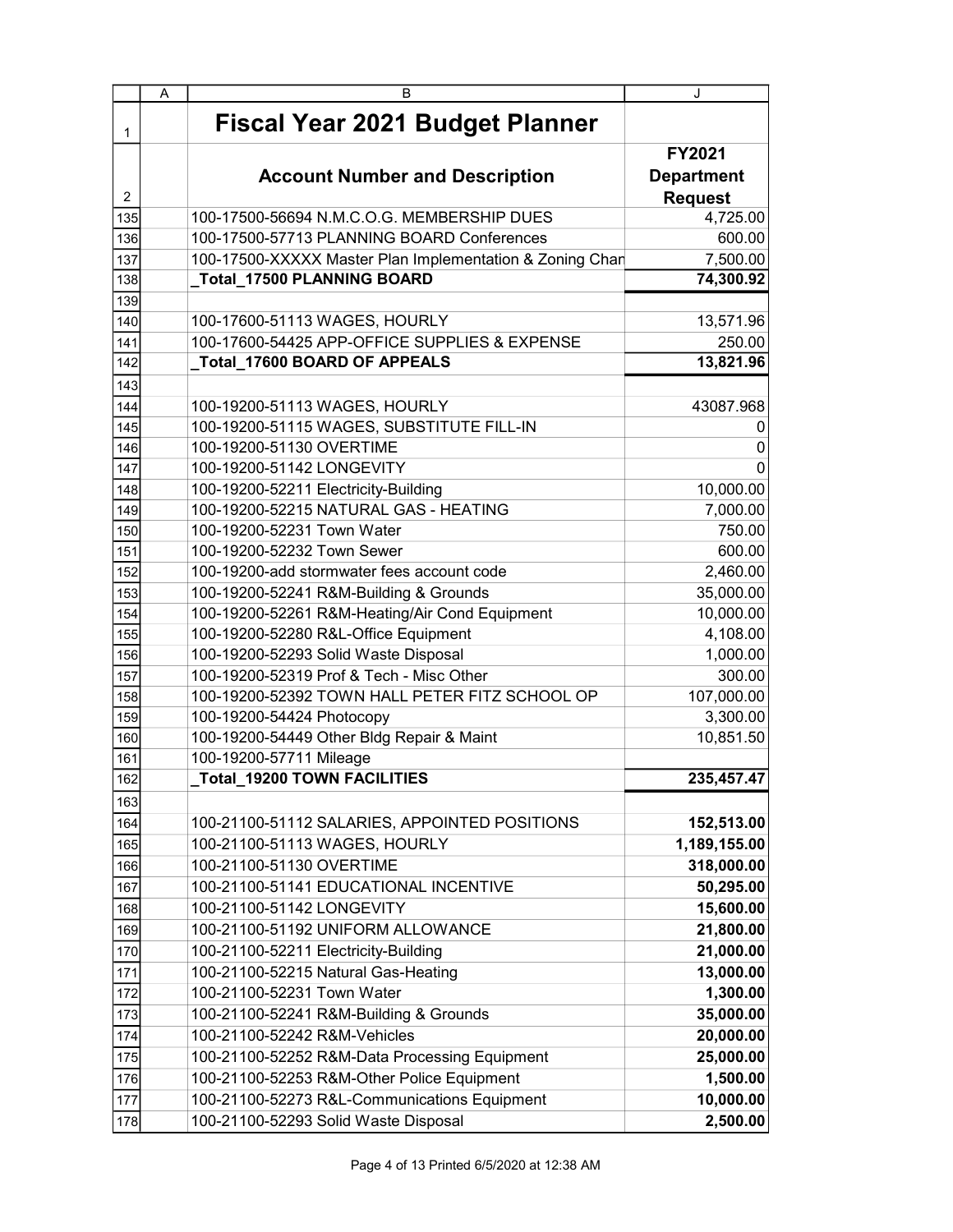|     | A | в                                             | J                 |
|-----|---|-----------------------------------------------|-------------------|
| 1   |   | <b>Fiscal Year 2021 Budget Planner</b>        |                   |
|     |   |                                               | <b>FY2021</b>     |
|     |   | <b>Account Number and Description</b>         | <b>Department</b> |
| 2   |   |                                               | <b>Request</b>    |
| 179 |   | 100-21100-52319 Prof & Tech - Misc Other      | 16,000.00         |
| 180 |   | 100-21100-52323 Training                      | 10,000.00         |
| 181 |   | 100-21100-52326 Testing                       | 5,000.00          |
| 182 |   | 100-21100-52342 Postage                       | 500.00            |
| 183 |   | 100-21100-52385 VACS Ticket Processing        | 300.00            |
| 184 |   | 100-21100-54411 Gasoline                      | 35,000.00         |
| 185 |   | 100-21100-54425 POL-OFFICE SUPPLIES & EXPENSE | 2,000.00          |
| 186 |   | 100-21100-54426 Data Processing               | 2,500.00          |
| 187 |   | 100-21100-54459 Other Custodial               | 3,000.00          |
| 188 |   | 100-21100-54492 Food Service                  | 300.00            |
| 189 |   | 100-21100-54585 Ammunition                    | 7,500.00          |
| 190 |   | 100-21100-54591 Uniforms                      | 2,500.00          |
| 191 |   | 100-21100-54599 Miscellaneous Other           | 4,045.00          |
| 192 |   | 100-21100-57712 Meetings                      | 5,000.00          |
| 193 |   | 100-21100-57731 Dues                          | 2,000.00          |
| 194 |   | 100-21100-58855 POLICE DEPARTMENT VEHICLE     | 117,500.00        |
| 195 |   | 100-21100-58872 POLICE DEPARTMENT REPL EQUIP  | 5,000.00          |
| 196 |   | _Total_21100 POLICE DEPARTMENT                | 2,094,808.00      |
| 197 |   |                                               |                   |
| 198 |   | 100-22100-51112 SALARIES, APPOINTED POSITIONS | 97,500.00         |
| 199 |   | 100-22100-51113 WAGES, HOURLY                 | 38606.976         |
| 200 |   | 100-22100-51115 ON CALL WAGES                 | 71,237.00         |
| 201 |   | 100-22100- ON CALL FF Mechanic WAGES          | 4,000.00          |
| 202 |   | 100-22100-51116 STIPENDS                      | 17,800.00         |
| 203 |   | 100-22100-51130 OVERTIME                      | 2,000.00          |
| 204 |   | 100-22100-51142 LONGEVITY                     | 870.00            |
| 205 |   | 100-22100-Meetings/Travel (Chief)             | 1,500.00          |
| 206 |   | 100-22100-UNIFORMS ALLOWANCE (Chief)          | 1,000.00          |
| 207 |   | 100-22100-52211 Electricity-Building          | 7,300.00          |
| 208 |   | 100-22100-52215 Natural Gas-Heating           | 7,500.00          |
| 209 |   | 100-22100-52231 Town Water                    | 2,200.00          |
| 210 |   | 100-22100-52241 R&M-Building & Grounds        | 11,050.00         |
| 211 |   | 100-22100-52242 R&M-Vehicles                  | 16,000.00         |
| 212 |   | 100-22100-52273 R&L-Communications Equipment  | 810.00            |
| 213 |   | 100-22100-52276 FIR-R&L-MINOR OUTSIDE         | 630.00            |
| 214 |   | 100-22100-52299                               | 1,995.00          |
| 215 |   | 100-22100-52303 Medical/Random Drug Testing   | 1,250.00          |
| 216 |   | 100-22100-52319 Prof & Tech                   | 3,000.00          |
| 217 |   | 100-22100-52323 Training                      | 2,500.00          |
| 218 |   | 100-22100-54411 Gasoline                      | 2,200.00          |
| 219 |   | 100-22100-54412 Diesel Fuel                   | 5,800.00          |
| 220 |   | 100-22100-54425 FIR-OFFICE SUPPLIES & EXPENSE | 2,000.00          |
| 221 |   | 100-22100-54581 Firefighting Supplies         | 13,200.00         |
| 222 |   | 100-22100-54591 Uniforms                      | 3,300.00          |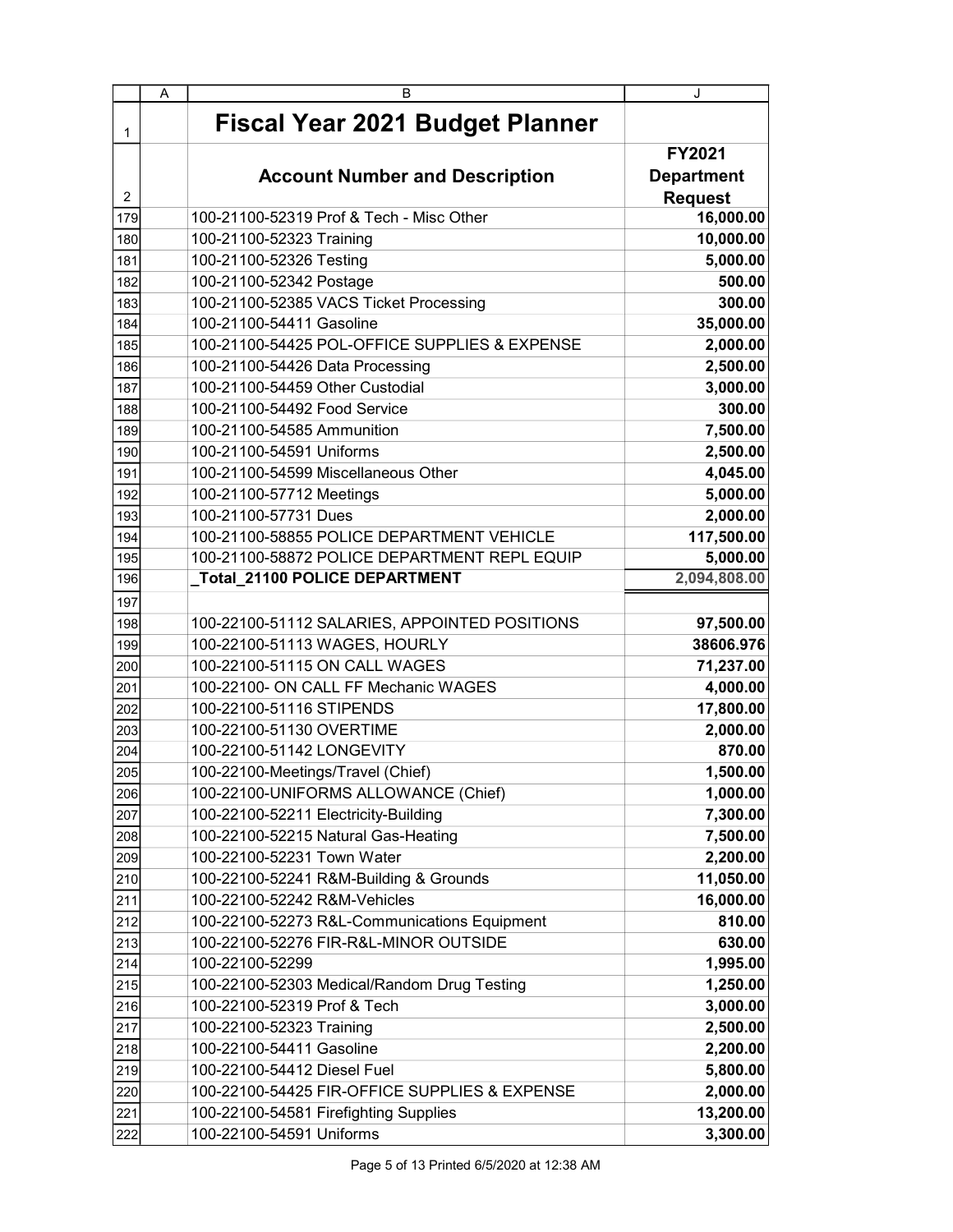|                | A | B                                                   | J                 |
|----------------|---|-----------------------------------------------------|-------------------|
| 1              |   | <b>Fiscal Year 2021 Budget Planner</b>              |                   |
|                |   |                                                     | <b>FY2021</b>     |
|                |   | <b>Account Number and Description</b>               | <b>Department</b> |
| $\overline{2}$ |   |                                                     | <b>Request</b>    |
| 223            |   | 100-22100-54599 Miscellaneous Other                 | 500.00            |
| 224            |   | 100-22100-57733 Memberships                         | 2,800.00          |
| 225            |   | 100-22100-588XX Capital Equipment                   | 40,000.00         |
| 226            |   | Total 22100 FIRE DEPT                               | 358,548.98        |
| 227            |   |                                                     |                   |
| 228            |   | 100-23100-51113 WAGES, HOURLY                       | 292,935.56        |
| 229            |   | 100-23100-51115 ON CALL WAGES                       | 50,000.00         |
| 230            |   | 100-23100-51116 STIPENDS                            | 2,000.00          |
| 231            |   | 100-23100-51117 PER DIEM BASIC                      | 51,926.00         |
| 232            |   | 100-23100-51118 PER DIEM PARAMEDIC                  | 25,593.00         |
| 233            |   | 100-23100-51130 OVERTIME                            | 72,000.00         |
| 234            |   | 100-23100 Additional Per Diem Coverage              | 0.00              |
| 235            |   | 100-23100-51142 LONGEVITY                           | 0.00              |
| 236            |   | 100-23100-52242 AMB-R&M - VEHICLES                  | 12,000.00         |
| 237            |   | 100-23100-52245 R&M-Communications Equipment        | 1,500.00          |
| 238            |   | 100-23100-52257 R&M-Ambulance Equipment             | 5,300.00          |
| 239            |   | 100-23100-52276 R&L-Minor Outside                   | 2,600.00          |
| 240            |   | 100-23100-52293 Solid Waste Disposal                | 500.00            |
| 241            |   | 100-23100-52299 Miscellaneous Other                 | 500.00            |
| 242            |   | 100-23100-52303 Medical/Random Drug Testing         | 3,000.00          |
| 243            |   | 100-23100-52306 Advertising, Legal Notices          |                   |
| 244            |   | 100-23100-52307 MEDICAL BILLING SERVICES            | 22,000.00         |
| 245            |   | 100-23100-52308 Data Processing                     | 3,600.00          |
| 246            |   | 100-23100-52323 Training                            | 1,000.00          |
| 247            |   | 100-23100-52356 License Renewals                    | 3,500.00          |
| 248            |   | 100-23100-54411 Gasoline                            | 750.00            |
| 249            |   | 100-23100-54412 Diesel Fuel                         | 8,000.00          |
| 250            |   | 100-23100-54425 AMB-OFFICE SUPPLIES & EXPENSE       | 800.00            |
| 251            |   | 100-23100-54485 Parts & Accessories                 | 3,500.00          |
| 252            |   | 100-23100-54501 Ambulance Supplies                  | 26,000.00         |
| 253            |   | 100-23100-54591 Uniforms                            | 5,000.00          |
| 254            |   | 100-23100-57715 Tuition                             | 1,800.00          |
| 255            |   | 100-23100-57733 Memberships                         | 1,800.00          |
| 256            |   | 100-23100-57734 AMBULANCE "ALS" FEES                | 2,000.00          |
| 257            |   | _Total_23100 AMBULANCE SERVICE                      | 599,604.56        |
| 258            |   |                                                     |                   |
| 259            |   | 100-24100-51112 BLD-SALARIES, APPOINTED POSITIONS   | 58,234.32         |
| 260            |   | 100-24100-51113 WAGES, HOURLY                       | 45,204.26         |
| 261            |   | 100-24100-51113 WAGES, HOURLY - Assistant Inspector | 700.00            |
| 262            |   | 100-24100-51142 LONGEVITY                           | 464.00            |
| 263            |   | 100-24100-52242 - R&M - Vehicles                    | 700.00            |
| 264            |   | 100-24100-54411 GASOLINE                            | 750.00            |
| 265            |   | 100-24100-54423 Forms                               | 0.00              |
| 266            |   | 100-24100-54425 Office supplies                     | 975.00            |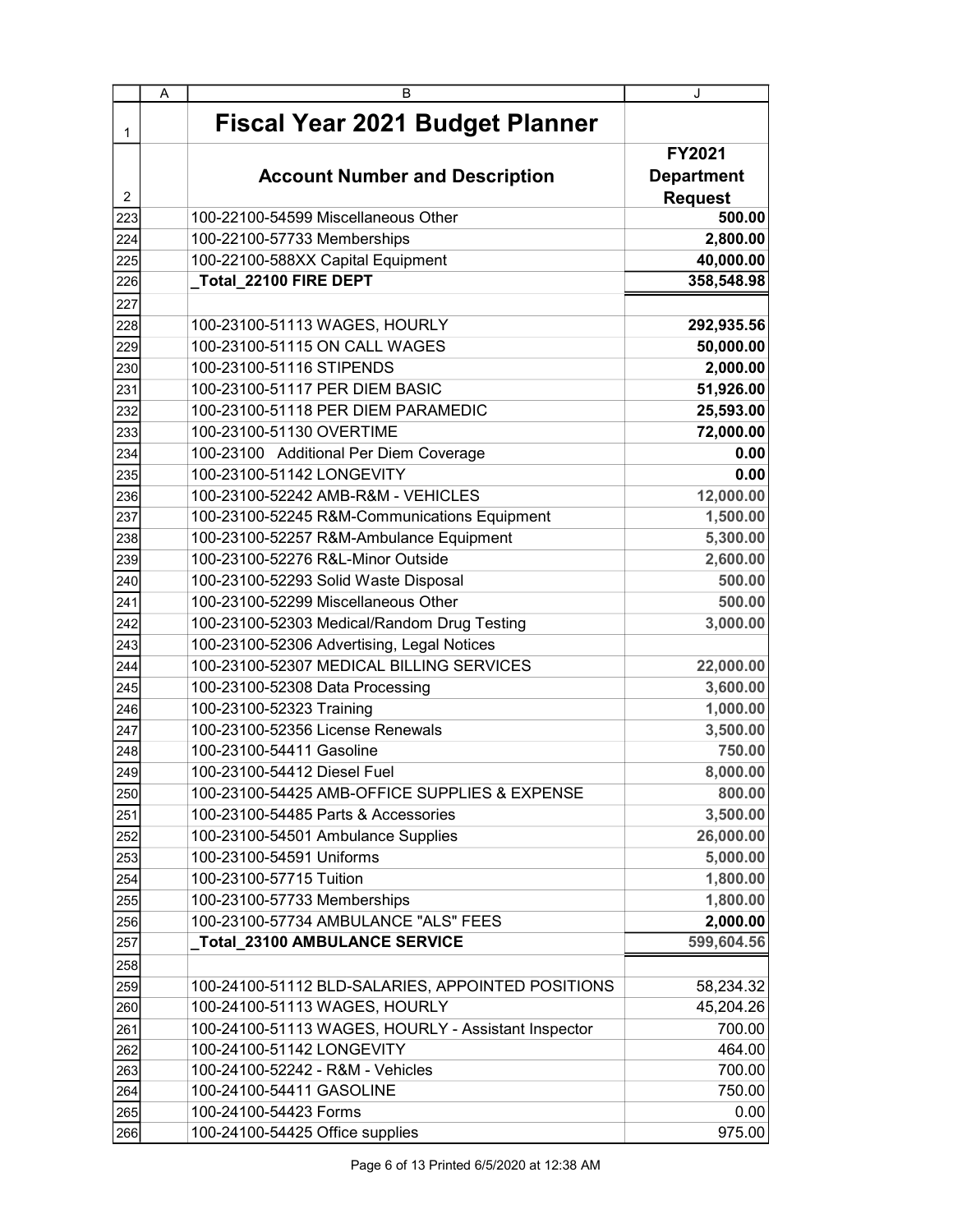|     | A | в                                                    | J                                             |
|-----|---|------------------------------------------------------|-----------------------------------------------|
| 1   |   | <b>Fiscal Year 2021 Budget Planner</b>               |                                               |
| 2   |   | <b>Account Number and Description</b>                | FY2021<br><b>Department</b><br><b>Request</b> |
| 267 |   | 100-24100-54511 BOOKS                                | 200.00                                        |
| 268 |   | 100-24100-57711 Mileage                              | 600.00                                        |
| 269 |   | 100-24100-57715 Tuition                              | 750.00                                        |
| 270 |   | 100-24100-57731 Dues                                 | 75.00                                         |
| 271 |   | Total_24100 BUILDING AND ZONING OFFICER              | 108,652.58                                    |
| 272 |   |                                                      |                                               |
| 273 |   | 100-24200-51112 SALARIES, APPOINTED POSITIONS        | 2,700.00                                      |
| 274 |   | 100-24200-51193 INSPECTION FEES                      | 8,500.00                                      |
| 275 |   | 100-24200-54511 GAS-BOOKS                            | 0.00                                          |
| 276 |   | 100-24200-57711 Mileage                              | 300.00                                        |
| 277 |   | 100-24200-57714 Conference Registration              | 310.00                                        |
| 278 |   | 100-24200-57731 Dues                                 | 35.00                                         |
| 279 |   | <b>Total 24200 GAS INSPECTOR</b>                     | 11,845.00                                     |
| 280 |   |                                                      |                                               |
| 281 |   | 100-24300-51112 SALARIES, APPOINTED POSITIONS        | 2,700.00                                      |
| 282 |   | 100-24300-51193 INSPECTION FEES                      | 10,000.00                                     |
| 283 |   | 100-24300-54423 PLU-FORMS & SUPPLIES                 | 0.00                                          |
| 284 |   | 100-24300-57711 Mileage                              | 300.00                                        |
| 285 |   | 100-24300-57714 Conference Registration              | 360.00                                        |
| 286 |   | 100-24300-57731 PLU-DUES                             | 35.00                                         |
| 287 |   | Total_24300 PLUMBING INSPECTOR                       | 13,395.00                                     |
| 288 |   |                                                      |                                               |
| 289 |   | 100-24400-51112 SALARIES, APPOINTED POSITIONS        | 5,261.00                                      |
| 290 |   | 100-24400-54423 Forms                                | 225.00                                        |
| 291 |   | 100-24400-57711 Mileage                              | 100.00                                        |
| 292 |   | Total_24400 SEALER OF WEIGHTS AND MEASURES           | 5,586.00                                      |
| 293 |   |                                                      |                                               |
| 294 |   | 100-24500-51112 SALARIES, APPOINTED POSITIONS        | 2,400.00                                      |
| 295 |   | 100-24500-51193 INSPECTION FEES                      | 20,000.00                                     |
| 296 |   | 100-24500-54425 OFFICE SUPPLIES & EXPENSE            | 200.00                                        |
| 297 |   | 100-24500-54511 WIRING INSPECTOR Books, Town Departm | 0.00                                          |
| 298 |   | 100-24500-57711 Mileage                              | 90.00                                         |
| 299 |   | 100-24500-57714 CONFERENCE REGISTRATION              | 600.00                                        |
| 300 |   | Total_24500 WIRING INSPECTOR                         | 23,290.00                                     |
| 301 |   |                                                      |                                               |
| 302 |   | 100-25100-51112 SALARIES, APPOINTED POSITIONS        | \$<br>98,238.40                               |
| 303 |   | 100-25100-51113 WAGES, HOURLY                        | \$<br>367,610.70                              |
| 304 |   | 100-25100-51130 OVERTIME                             | \$<br>74,000.00                               |
| 305 |   | 100-25100-51142 LONGEVITY                            | \$<br>1,600.00                                |
| 306 |   | 100-25100-52211 Electricity-Building                 | \$<br>2,200.00                                |
| 307 |   | 100-25100-52241 R&M-Building & Grounds               | \$<br>835.00                                  |
| 308 |   | 100-25100-52244 R&M-Office Equipment                 | \$<br>585.00                                  |
| 309 |   | 100-25100-52245 R&M-Communications Equipment         | 11,368.00<br>\$                               |
| 310 |   | 100-25100-52252 R&M-Data Processing Equipment        | \$<br>9,700.00                                |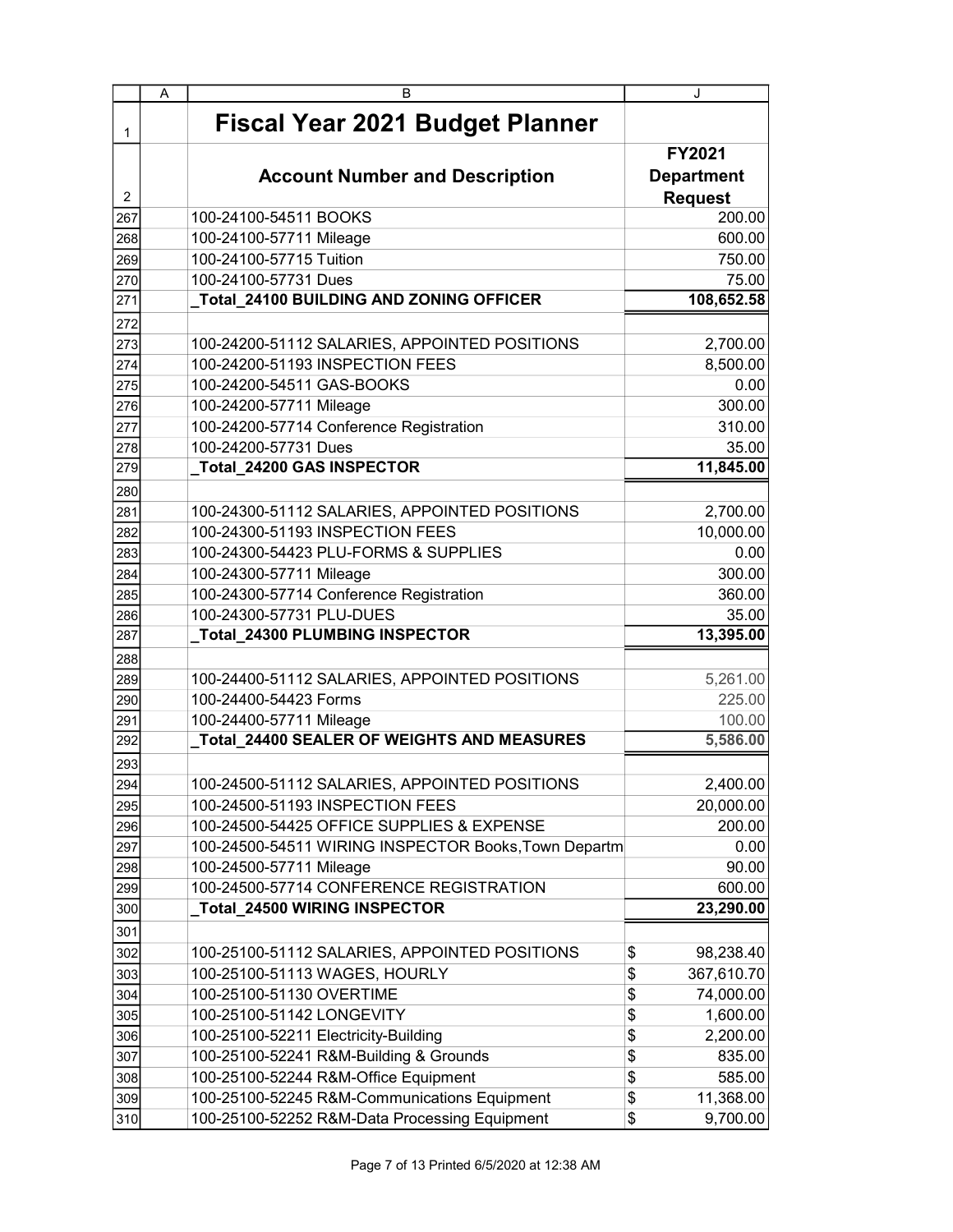|                | A | В                                                                      | J                                                    |
|----------------|---|------------------------------------------------------------------------|------------------------------------------------------|
| 1              |   | <b>Fiscal Year 2021 Budget Planner</b>                                 |                                                      |
| $\overline{2}$ |   | <b>Account Number and Description</b>                                  | <b>FY2021</b><br><b>Department</b><br><b>Request</b> |
| 311            |   | 100-25100-54425 CMM-OFFICE SUPPLIES & EXPENSE                          | \$<br>2,500.00                                       |
| 312            |   | 100-25100-54589 Communications                                         | \$<br>1,500.00                                       |
| 313            |   | 100-25100-54591 COMMUNICATIONS CENTE Uniforms                          | \$<br>2,500.00                                       |
| 314            |   | 100-25100-57731 Dues                                                   | \$<br>600.00                                         |
| 315            |   | _Total_25100 COMMUNICATIONS CENTER                                     | $\overline{\$}$<br>573,237.10                        |
| 316            |   |                                                                        |                                                      |
| 317            |   | 100-29100-51113 EMERGENCY MANAGEMENT WAGES, HO                         | 2,400.00                                             |
| 318            |   | 100-29100-52241 R&M-Building & Grounds                                 | 50.00                                                |
| 319            |   | 100-29100-52242 R&M-Vehicles                                           | 1,000.00                                             |
| 320            |   | 100-29100-52245 EMA-R&M-COMMUNICATIONS EQUIPMEN                        | 80.00                                                |
| 321            |   | 100-29100-52308 EMERGENCY MANAGEMENT Data Process                      | 100.00                                               |
| 322            |   | 100-29100-54411 Gasoline                                               | 275.00                                               |
| 323            |   | 100-29100-54425 EMA-OFFICE SUPPLIES & EXPENSE                          | 100.00                                               |
| 324            |   | 100-29100-54483 Batteries & Anti-Freeze                                | 300.00                                               |
| 325            |   | 100-29100-54515 Training                                               | 5,600.00                                             |
| 326            |   | 100-29100-54585 Ammunition                                             | 1,000.00                                             |
| 327            |   | 100-29100-54591 Uniforms                                               | 1,250.00                                             |
| 328            |   | 100-29100-54592 Recognition Awards                                     | 500.00                                               |
| 329            |   | 100-29100-57731 DUES                                                   | 295.00                                               |
| 330            |   | Total_29100 EMERGENCY MANAGEMENT AGENCY                                | 12,950.00                                            |
| 331            |   |                                                                        |                                                      |
| 332            |   | 100-29200-51113 WAGES, HOURLY<br>100-29200-52321 Veterinarian Services | 23,000.93                                            |
| 333            |   | 100-29200-54425 ACO-OFFICE SUPPLIES & EXPENSE                          | 1,000.00<br>100.00                                   |
| 334<br>335     |   | 100-29200-54586 Kennel                                                 | 2,000.00                                             |
| 336            |   | 100-29200-57711 ACO-MILEAGE                                            | 250.00                                               |
| 337            |   | Total_29200 ANIMAL CONTROL OFFICER                                     | 26,350.93                                            |
| 338            |   |                                                                        |                                                      |
| 339            |   | 100-29300-52246 R&M-Traffic Controls                                   | 1,000.00                                             |
| 340            |   | 100-29300-54587 Safety & Traffic Signs                                 | 3,000.00                                             |
| 341            |   | Total_29300 SAFETY, TRAFFIC SIGNS & SIGNAL                             | 4,000.00                                             |
| 342            |   |                                                                        |                                                      |
| 343            |   | 100-29600-52319 Prof & Tech - Misc Other                               | 350.00                                               |
| 344            |   | Total_29600 CONSTABLES                                                 | 350.00                                               |
| 345            |   |                                                                        |                                                      |
| 346            |   | 100-31100-56693 NVT-REG SCHOOL OPERATING ASSESSN                       | 1,631,337.00                                         |
| 347            |   | 100-31100-59101 NVT-REG SCHOOL DIST DEBT-EXCLUDEI                      | 77,681.00                                            |
| 348            |   | 100-31100-59105 NVT-REG SCHOOL DIST DEBT-ROOF PRO                      | 38,219.00                                            |
| 349            |   | _Total_31100 NASHOBA VALLEY TEC HIGH SCHOOL                            | 1,747,237.00                                         |
| 350            |   |                                                                        |                                                      |
| 351            |   | 100-32100-56693 NMR-REG SCHOOL OPERATING ASSESSI                       | 15,088,722.00                                        |
| 352            |   | 100-32100-591XX Debt total                                             | 2,301,933.00                                         |
| 353            |   | 4a VBES ARP Feasibility Study - BAN (roof/windows)                     | 7,410.00                                             |
| 354            |   | HBMS ARP Feasibility Study - BAN (windows)<br>4b                       | 55.00                                                |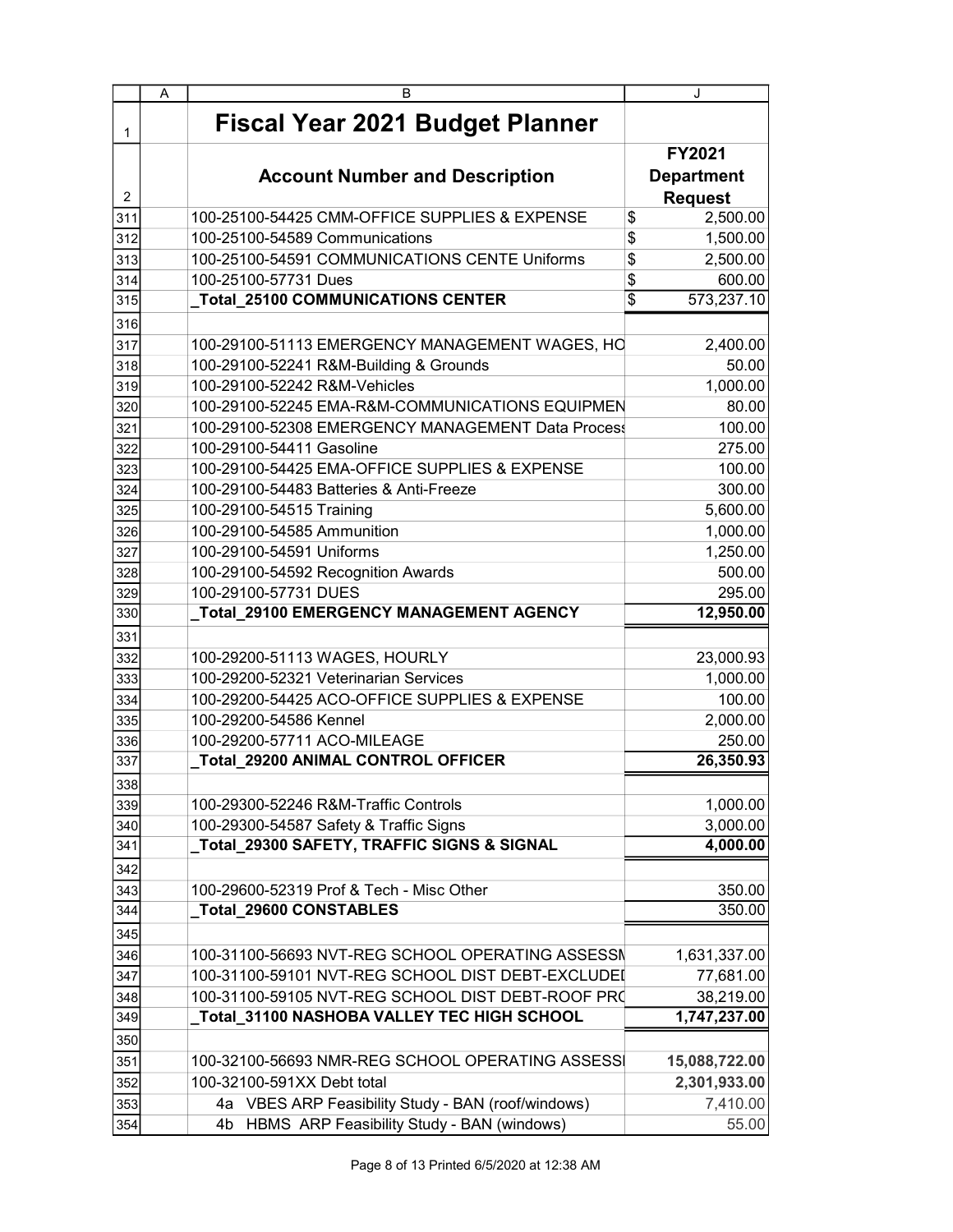|                | A | B                                                                          | J                           |
|----------------|---|----------------------------------------------------------------------------|-----------------------------|
| 1              |   | <b>Fiscal Year 2021 Budget Planner</b>                                     |                             |
|                |   |                                                                            | FY2021<br><b>Department</b> |
|                |   | <b>Account Number and Description</b>                                      |                             |
| $\overline{2}$ |   |                                                                            | <b>Request</b>              |
| 355            |   | 2 NMS School Construction BOND (refinance)<br>5 HBMS ARP Window/HVAC - BAN | 280,250.00                  |
| 356<br>357     |   | 6 SECC ARP Roof, interior, HVAC - BAN                                      | 2,181.00<br>74,628.00       |
|                |   | 7 VBES ARP Roof Windwo HVAC - BAN                                          | 258,722.00                  |
| 358            |   | 10 NMRHS High School Construction - BAN                                    | 293,378.00                  |
| 359<br>360     |   | 10 NMRHS High School Construction - 12.5M - BOND                           | 436,363.00                  |
| 361            |   | 10 NMRHS High School Construction - 25M - BOND                             | 948,946.00                  |
| 368            |   | _Total_32100 NO MIDDLESEX REG SCH DISTRICT                                 | 17,390,655.00               |
|                |   |                                                                            |                             |
| 369            |   |                                                                            |                             |
| 370            |   | 100-41100-51112 SALARIES, APPOINTED POSITIONS                              | 118,371.00                  |
| 371            |   | 100-41100-51113 WAGES, HOURLY                                              | 18,419.10                   |
| 372            |   | 100-41100-51142 LONGEVITY<br>100-41100-52242 R&M-Vehicles                  | 225.00                      |
| 373            |   |                                                                            | 0.00                        |
| 374            |   | 100-41100-52336 ENG-LICENSE RENEWALS<br>100-41100-54411 Gasoline           | 150.00                      |
| 375            |   | 100-41100-54425 ENG-OFFICE SUPPLIES & EXPENSE                              | 0.00                        |
| 376            |   |                                                                            | 500.00                      |
| 377            |   | 100-41100-54579 Misc Other Public Works                                    | 500.00                      |
| 378            |   | 100-41100-56692 Registry of Deeds<br>100-41100-56696 ENG-STATE INSPECTION  | 250.00                      |
| 379            |   |                                                                            | 0.00                        |
| 380            |   | 100-41100-57711 Mileage                                                    | 450.00                      |
| 381            |   | 100-41100-57712 Meetings                                                   | 500.00                      |
| 382            |   | 100-41100-57731 Dues                                                       | 6,000.00<br>145,365.10      |
| 383            |   | _Total_41100 TOWN ENGINEER                                                 |                             |
| 384            |   |                                                                            |                             |
| 385            |   | 100-42200-51112 SALARIES, APPOINTED POSITIONS                              | 81,933.00                   |
| 386            |   | 100-42200-51113 WAGES, HOURLY                                              | 472,452.00                  |
| 387            |   | 100-42200-51130 OVERTIME                                                   | 13,000.00                   |
| 388            |   | 100-42200-51142 LONGEVITY                                                  | 5,750.00                    |
| 389            |   | 100-42200-52211 Electricity-Building                                       | 6,000.00                    |
| 390            |   | 100-42200-52215 Natural Gas-Heating                                        | 2,500.00                    |
| 391            |   | 100-42200-52231 Town Water                                                 | 375.00                      |
| 392            |   | 100-42200-52232 Town Sewer                                                 | 500.00                      |
| 393            |   | 100-42200-52241 R&M-Building & Grounds                                     | 12,000.00                   |
| 394            |   | 100-42200-52242 R&M-Vehicles                                               | 10,000.00                   |
| 395            |   | 100-42200-52248 Street Paving & Marking                                    | 22,000.00                   |
| 396            |   | 100-42200-52272 R&L-Const, Snow, Lawn Equipment                            | 3,000.00                    |
| 397            |   | 100-42200-52273 R&L-Communications Equipment                               | 1,000.00                    |
| 398            |   | 100-42200-52280 R&L-Office Equipment                                       | 1,200.00                    |
| 399            |   | 100-42200-52297 Stump Grinding Service                                     | 3,000.00                    |
| 400            |   | 100-42200-52303 Medical/Random Drug Testing                                | 800.00                      |
| 401            |   | 100-42200-52309 Public Safety-Police Details                               | 2,500.00                    |
| 402            |   | 100-42200-52319 Prof & Tech - Misc Other                                   | 3,500.00                    |
| 403            |   | 100-42200-52334 Asphault Recycling                                         | 6,000.00                    |
| 404            |   | 100-42200-52336 License Renewals                                           | 1,000.00                    |
| 405            |   | 100-42200-52382 Animal & Pest Control                                      | 1,000.00                    |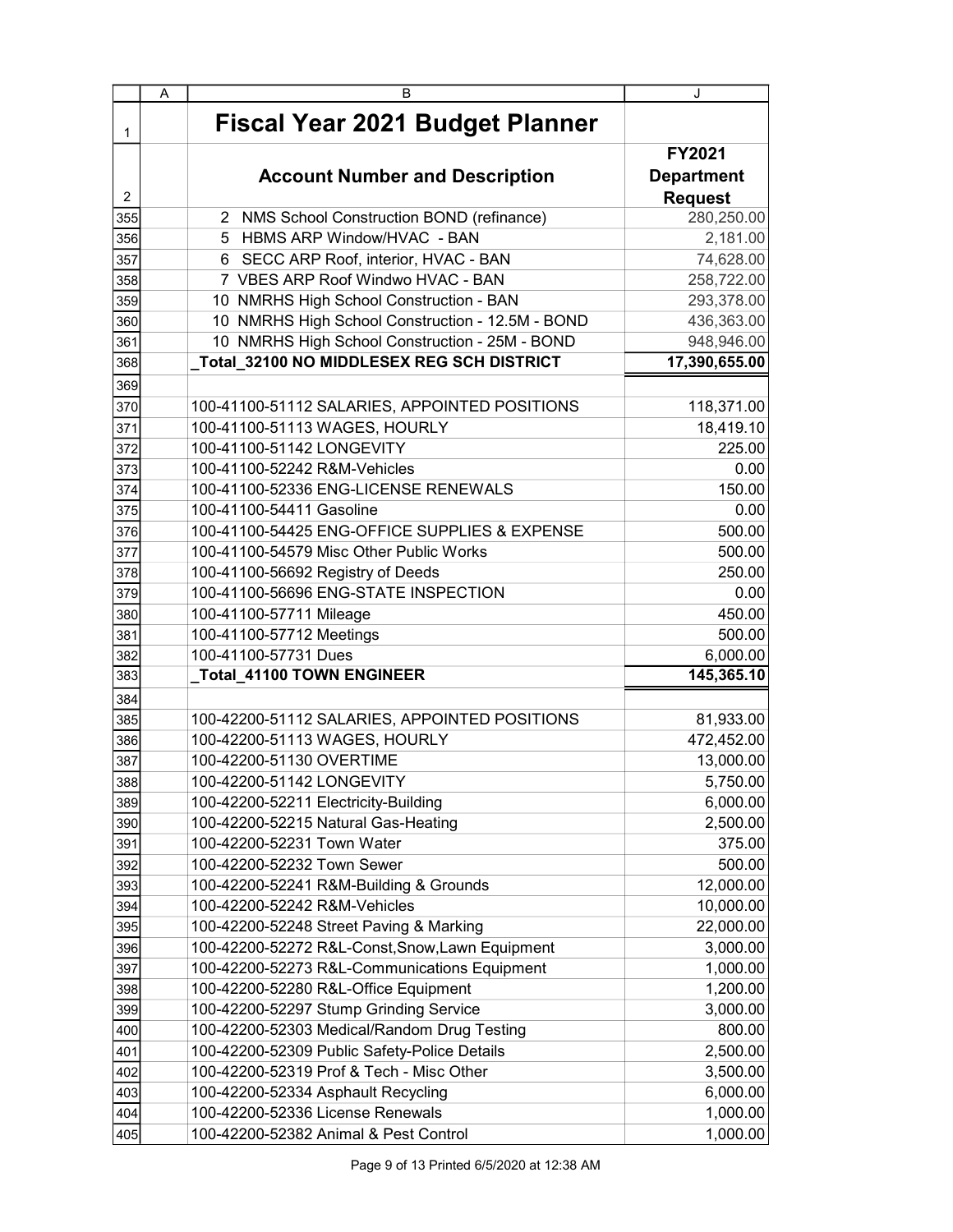|                | A | B                                               | J                 |
|----------------|---|-------------------------------------------------|-------------------|
| 1              |   | <b>Fiscal Year 2021 Budget Planner</b>          |                   |
|                |   |                                                 | FY2021            |
|                |   | <b>Account Number and Description</b>           | <b>Department</b> |
| $\overline{2}$ |   |                                                 | <b>Request</b>    |
| 406            |   | 100-42200-54411 Gasoline                        | 5,000.00          |
| 407            |   | 100-42200-54412 Diesel Fuel                     | 10,000.00         |
| 408            |   | 100-42200-54425 HWY-OFFICE SUPPLIES & EXPENSE   | 7,150.00          |
| 409            |   | 100-42200-54449 Other Bldg Repair & Maint       | 0.00              |
| 410            |   | 100-42200-54485 Parts & Accessories             | 35,000.00         |
| 411            |   | 100-42200-54530 HIGHWAYS - ROADWAY MAINTENANCE  | 15,000.00         |
| 412            |   | 100-42200-54531 Sand, Gravel & Stone            | 2,000.00          |
| 413            |   | 100-42200-54533 Bituminous Concrete             | 10,000.00         |
| 414            |   | 100-42200-54555 Curbing & Guardrails            | 12,000.00         |
| 415            |   | 100-42200-54579 Misc Other Public Works         | 12,750.00         |
| 416            |   | 100-42200-54591 Uniforms                        | 7,000.00          |
| 417            |   | 100-42200-54599 HWY-MISC ROADSIDE TRASH PICKUP  | 2,000.00          |
| 418            |   | 100-42200-capital line item                     | 95,000.00         |
| 419            |   |                                                 | 862,410.00        |
| 420            |   |                                                 |                   |
| 421            |   |                                                 |                   |
| 422            |   | 100-42300-51130 SNO-SNOW & ICE - OVERTIME WAGES | 112,000.00        |
| 423            |   | 100-42300-54556 SNO-SNOW & ICE EXPENSES         | 117,000.00        |
| 424            |   | Total_42300 SNOW & ICE                          | 229,000.00        |
| 425            |   |                                                 |                   |
| 426            |   | 100-42400-52213 Electricity-Street Lights       | 70,000.00         |
| 427            |   | Total_42400 STREET LIGHTING                     | 70,000.00         |
| 428            |   |                                                 |                   |
| 429            |   | 100-42700-52318 Tree Experts                    | 20,000.00         |
| 430            |   | 100-42700-54485 Parts & Accessories             | 3,500.00          |
| 431            |   | 100-42700-54550 Equipment Repair Parts          | 6,000.00          |
| 432            |   | 100-42700-57731 Dues                            | 80.00             |
| 433            |   | Total_42700 TREE CARE AND PLANTING              | 29,580.00         |
| 434            |   |                                                 |                   |
| 435            |   | 100-49100-51113 WAGES, HOURLY                   | 95,028.83         |
| 436            |   | 100-49100-51130 OVERTIME                        | 2,800.00          |
| 437            |   | 100-49100-51142 LONGEVITY                       | 1,180.00          |
| 438            |   | 100-49100-52211 CEMETERY Electricity-Building   | 1,300.00          |
| 439            |   | 100-49100-52231 CEMETERY Town Water             | 200.00            |
| 440            |   | 100-49100-52241 CEMETERY R&M-Building & Groun   | 300.00            |
| 441            |   | 100-49100-52242 CEMETERY R&M-Vehicles           | 250.00            |
| 442            |   | 100-49100-52273 CEMETERY R&L-Communications E   | 540.00            |
| 443            |   | 100-49100-52293 CEMETERY Solid Waste Disposal   | 1,700.00          |
| 444            |   | 100-49100-52336 CEMETERY License Renewals       | 200.00            |
| 445            |   | 100-49100-54411 CEMETERY Gasoline               | 2,300.00          |
| 446            |   | 100-49100-54412 CEMETERY Diesel Fuel            | 1,000.00          |
| 447            |   | 100-49100-54478 CEMETERY Equipment Repair Par   | 3,500.00          |
| 448            |   | 100-49100-54479 CEMETERY Other Groundskeeping   | 3,000.00          |
| 449            |   | Total_49100 CEMETERY                            | 113,298.83        |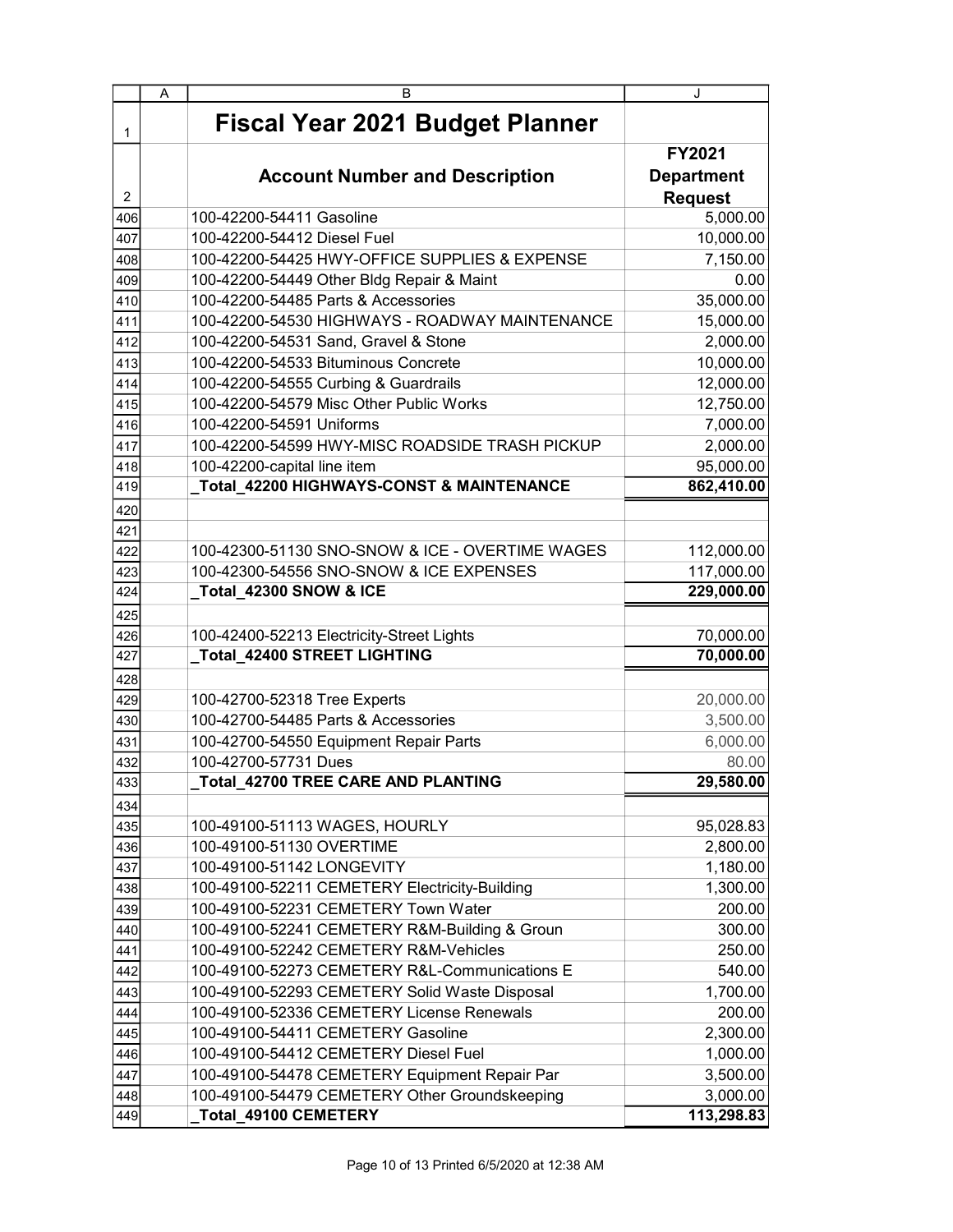|                | A | B                                             | J                 |
|----------------|---|-----------------------------------------------|-------------------|
| 1              |   | <b>Fiscal Year 2021 Budget Planner</b>        |                   |
|                |   |                                               | FY2021            |
|                |   | <b>Account Number and Description</b>         | <b>Department</b> |
| $\overline{2}$ |   |                                               | <b>Request</b>    |
| 450            |   |                                               |                   |
| 451            |   | 100-51100-51113 WAGES, HOURLY                 | 24,379.23         |
| 452            |   | 100-51100-52306 Advertising, Legal Notices    | 300.00            |
| 453            |   | 100-51100-52307 Consulting Services           | 47,444.25         |
| 454            |   | 100-51100-52321 Veterinarian Services         | 700.00            |
| 455            |   | 100-51100-54425 BOH-OFFICE SUPPLIES & EXPENSE | 400.00            |
| 456            |   | 100-51100-57711 Mileage                       | 300.00            |
| 457            |   | 100-51100-57714 Conference Registration       | 400.00            |
| 458            |   | 100-51100-57733 Memberships                   | 150.00            |
| 459            |   | 100-51100-XXXXX Landfill Monitoring           | 8,500.00          |
| 460            |   | 100-51100-XXXXX Hazardous Waste - MassToss    | 3,740.00          |
| 461            |   | Total 51100 BOARD OF HEALTH                   | 86,313.48         |
| 462            |   |                                               |                   |
| 463            |   | 100-54100-51112 SALARIES, APPOINTED POSITIONS | 68,919.00         |
| 464            |   | 100-54100-51113 WAGES, HOURLY                 | 92,052.56         |
| 465            |   | 100-54100-52211 Electricity-Building          | 10,000.00         |
| 466            |   | 100-54100-52215 Natural Gas-Heating           | 6,500.00          |
| 467            |   | 100-54100-52231 Town Water                    | 600.00            |
| 468            |   | 100-54100-52232 Town Sewer                    | 800.00            |
| 469            |   | 100-54100-52241 R&M-Building & Grounds        | 5,800.00          |
| 470            |   | 100-54100-52244 R&M-Office Equipment          | 350.00            |
| 471            |   | 100-54100-52293 Solid Waste Disposal          | 1,200.00          |
| 472            |   | 100-54100-52308 Data Processing               | 2,400.00          |
| 473            |   | 100-54100-52315 Home Care Services            | 575.00            |
| 474            |   | 100-54100-52333 Meals Programs                | 0.00              |
| 475            |   | 100-54100-52353 Programs                      | 3,000.00          |
| 476            |   | 100-54100-54425 COA-OFFICE SUPPLIES & EXPENSE | 1,400.00          |
| 477            |   | 100-54100-54459 Other Custodial               | 1,300.00          |
| 478            |   | 100-54100-54581 Firefighting Supplies         | 0.00              |
| 479            |   | 100-54100-57733 Memberships                   | 550.00            |
| 480            |   | Total_54100 COUNCIL ON AGING                  | 195,446.56        |
| 481            |   |                                               |                   |
| 482            |   | 100-54300-51112 SALARIES, APPOINTED POSITIONS | 8,821.98          |
| 483            |   | 100-54300-54425 VET-OFFICE SUPPLIES & EXPENSE | 100.00            |
| 484            |   | 100-54300-57712 Meetings                      | 500.00            |
| 485            |   | 100-54300-57771 Veterans' Benefits            | 140,000.00        |
| 486            |   | _Total_54300 VETERANS' SERVICES               | 149,421.98        |
| 487            |   |                                               |                   |
| 488            |   | 100-61100-51112 SALARIES, APPOINTED POSITIONS | 228,892.29        |
| 489            |   | 100-61100-51113 WAGES, HOURLY                 | 152,018.70        |
| 490            |   | 100-61100-51142 LONGEVITY                     | 5,404.75          |
| 491            |   | 100-61100-52211 Electricity-Building          | 11,000.00         |
| 492            |   | 100-61100-52220 Oil-Heating                   | 8,000.00          |
| 493            |   | 100-61100-52231 Town Water                    | 750.00            |
| 494            |   | 100-61100-52241 R&M-Building & Grounds        | 28,500.00         |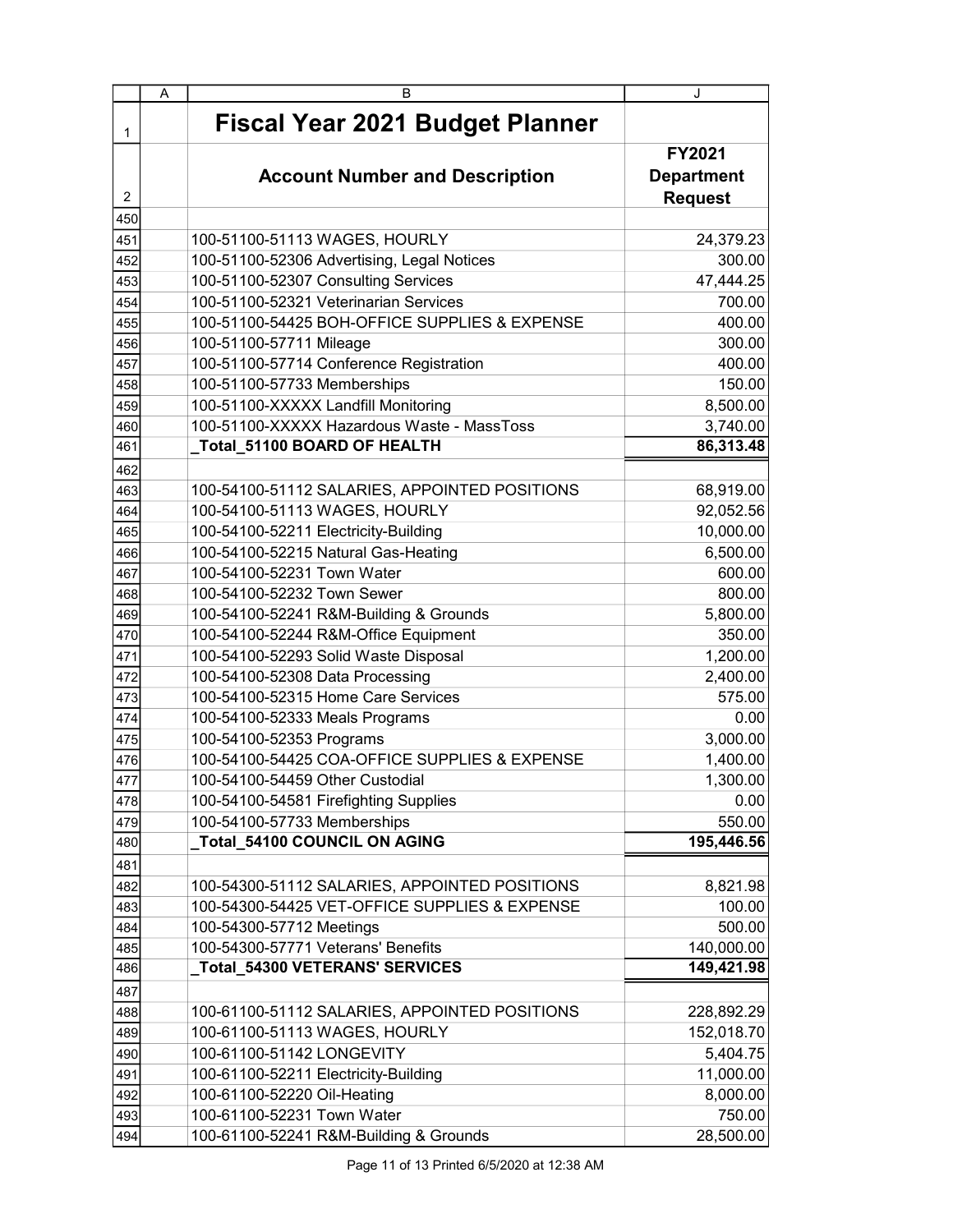| A<br>в                                                     | J                 |
|------------------------------------------------------------|-------------------|
| <b>Fiscal Year 2021 Budget Planner</b><br>1                |                   |
|                                                            | <b>FY2021</b>     |
| <b>Account Number and Description</b>                      | <b>Department</b> |
| $\overline{2}$                                             | <b>Request</b>    |
| 100-61100-52244 R&M-Office Equipment<br>495                | 1,700.00          |
| 100-61100-52308 Data Processing<br>496                     | 29,500.00         |
| 100-61100-54420 LAWRENCE LIBRARY OFFICE SUPPLIES<br>497    | 3,000.00          |
| 100-61100-54428 Book Processing Supplies<br>498            | 2,700.00          |
| 100-61100-54512 Books, Lawrence Library<br>499             | 29,500.00         |
| 100-61100-54513 Children's Room<br>500                     | 8,850.00          |
| 100-61100-54514 Magazines/Newspapers<br>501                | 2,000.00          |
| 100-61100-54519 DVD's<br>502                               | 4,500.00          |
| 100-61100-54521 Audio Cassettes<br>503                     | 9,000.00          |
| 100-61100-54522 Audio - Compact Discs<br>504               | 850.00            |
| 100-61100-54524 LAWRENCE LIBRARY Multimedia<br>505         | 1,200.00          |
| 100-61100-57711 Mileage<br>506                             | 1,400.00          |
| 100-61100-57715 LIB-TUITION REIMBURSEMENTS<br>507          | 3,500.00          |
| 100-61100-57733 Memberships<br>508                         | 920.00            |
| 100-61100-60001 LIBRARY ENCUMBERED FUNDS<br>509            |                   |
| Total_61100 LAWRENCE LIBRARY<br>510                        | 533,185.74        |
| 511                                                        |                   |
| 100-63200-51113 WAGES, HOURLY<br>515                       | 25,638.03         |
| 100-63200-52211 Electricity-Building<br>516                | 3,500.00          |
| 100-63200-52220 Oil-Heating<br>517                         | 1,800.00          |
| 100-63200-52232 Town Sewer<br>518                          | 620.00            |
| 100-63200-52293 Solid Waste Disposal<br>519                | 960.00            |
| _Total_63200 COMMUNITY CENTER<br>520                       | 32,518.03         |
| 527                                                        |                   |
| 100-71700-59110 PRIN-PARKS & REC BLDG REMODEL ATM<br>528   | 4,100.00          |
| 100-71700-59150 INT-PARKS & REC BLDG REMODEL ATM 5<br>529  | 240.00            |
| _Total_71700 PARKS & REC BLDG REMODELING AT<br>530         | 4,340.00          |
| 531                                                        |                   |
| 100-71710-59110 PRIN-SENIOR CTR BLDG CONSTR ATM 5/<br>532  | 60,475.00         |
| 100-71710-59150 INT-SENIOR CTR BLDG CONSTR ATM 5/0<br>533  | 3,240.00          |
| _Total_71710 SR CTR BLDG CONSTRUCT ART 7 AT<br>534         | 63,715.00         |
| 535                                                        |                   |
| 100-71800-59110 PRIN-PEPP SPRINGS LAND ACQ ATM 6/05<br>536 | 42,025.00         |
| 100-71800-59150 INT-PEPP SPRINGS LAND ACQ ATM 6/05<br>537  | 3,980.00          |
| Total 71800 PEPP SPRINGS LAND ACQ ATM 6/05<br>538          | 46,005.00         |
| 539                                                        |                   |
| 100-75200-59111 PRIN-PAYDOWN STD FIRE TRUCK<br>540         | 35,000.00         |
| 100-75200-59250 INTEREST SHORT TERM BORROWINGS<br>541      | 730.92            |
| _Total_75200 SHORT TERM BORROWINGS<br>542                  | 35,730.92         |
| 543                                                        |                   |
| 100-7XXXX-59XXX PRIN-PAYDOWN LADDER TRUCK<br>544           | 280,000.00        |
| 100-7XXXX-59XXX INT-PAYDOWN LADDER TRUCK<br>545            | 14,000.00         |
| Total_7XXXX-59XXX LADDER TRUCK 2020<br>546                 | 294,000.00        |
| 547                                                        |                   |